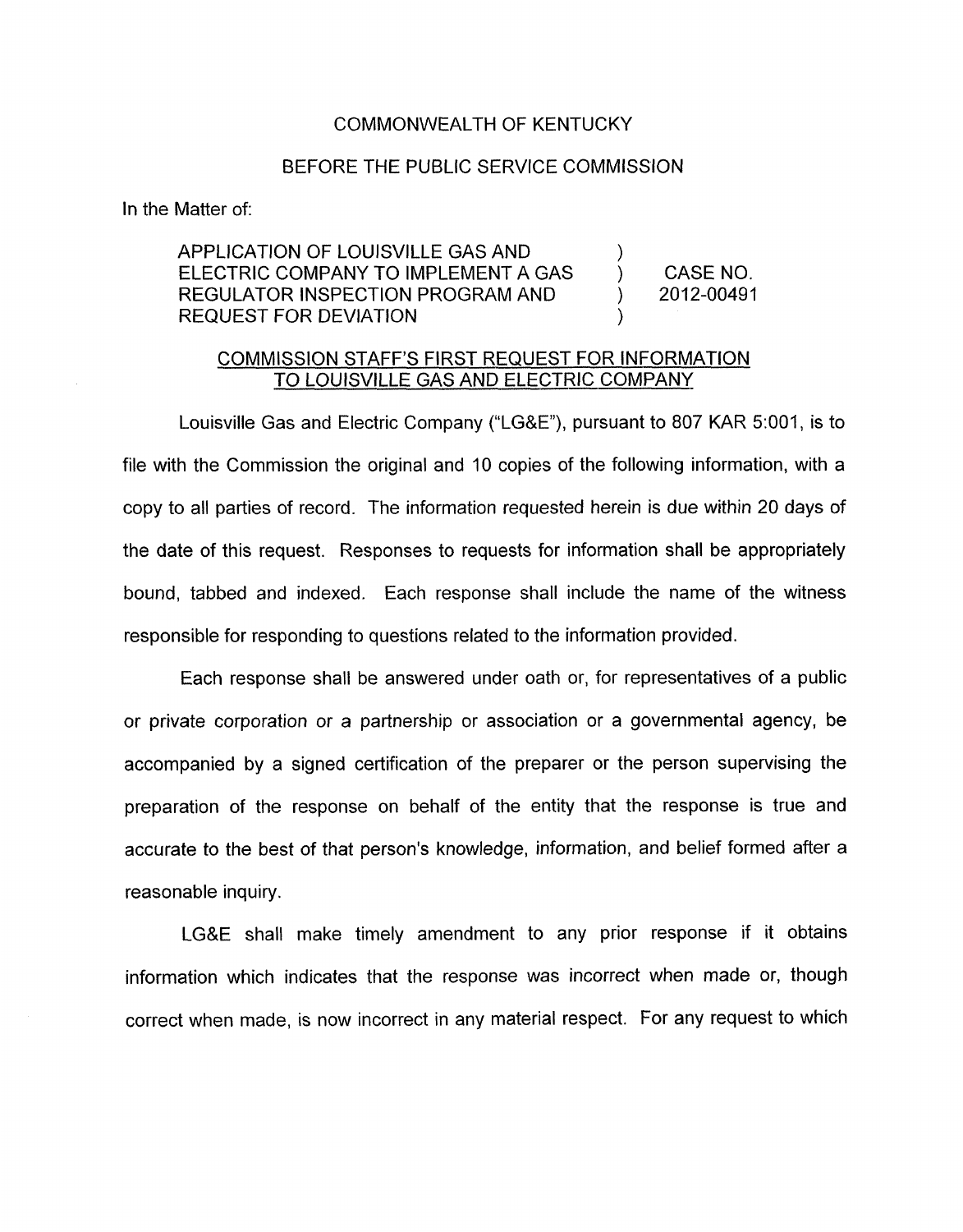LG&E fails or refuses to furnish all or part of the requested information, LG&E shall provide a written explanation of the specific grounds for its failure to completely and precisely respond.

Careful attention shall be given to copied material to ensure that it is legible. When the requested information has been previously provided in this proceeding in the requested format, reference may be made to the specific location of that information in responding to this request. When applicable, the requested information shall be separately provided for total company operations and jurisdictional operations.

1. Provide a list of the manufacturer, model, and quantity of each of the difference types of regulators LG&E now has in its system.

2. Explain whether the manufacturers of the replacement regulators have testing specifications for the regulators. Provide details concerning the specifications (i.e., time interval between testing, etc.).

**3.** Refer to the Louisville Gas & Electric Gas Meter Performance Control Program, Attachment 1 to LG&E's November 9, 2012 application. Provide additional details of how the regulator sampling program will work. The explanation should include whether the samples being tested are in the same quantities as the Meter Sampling program, as well as Test Criteria, Control Group Sampling, and Sample Sizes.

4. In addition to the information regarding regulator performance and the repairs made to existing or new regulators included in the Gas Meter Performance Control Program and Regulator Inspection and Replacement annual reports, state

-2- Case No. 2012-00491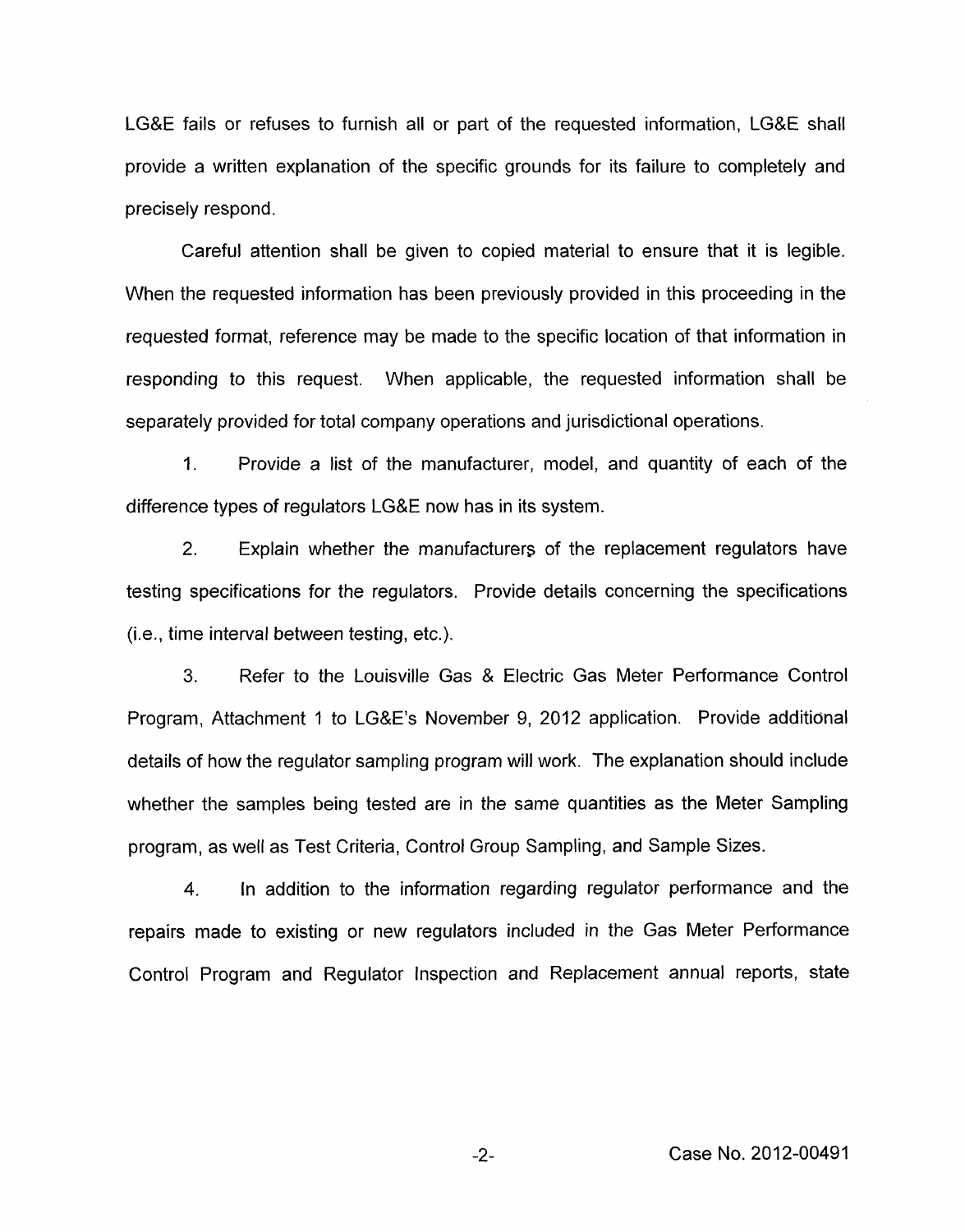whether LG&E has written documentation for the Regulator Sampling Program similar to LG&E's Gas Meter Performance Control Program. If yes, provide copies.

Jeff Derouenl Executive Director<br>Public/Service Commission<br>P. O. Box 615 Frankfort, Kentucky 40602

 $\bar{A}$ 

**MAR 13 2013** 

DATED

 $\sim$ 

cc: Fatties of Record